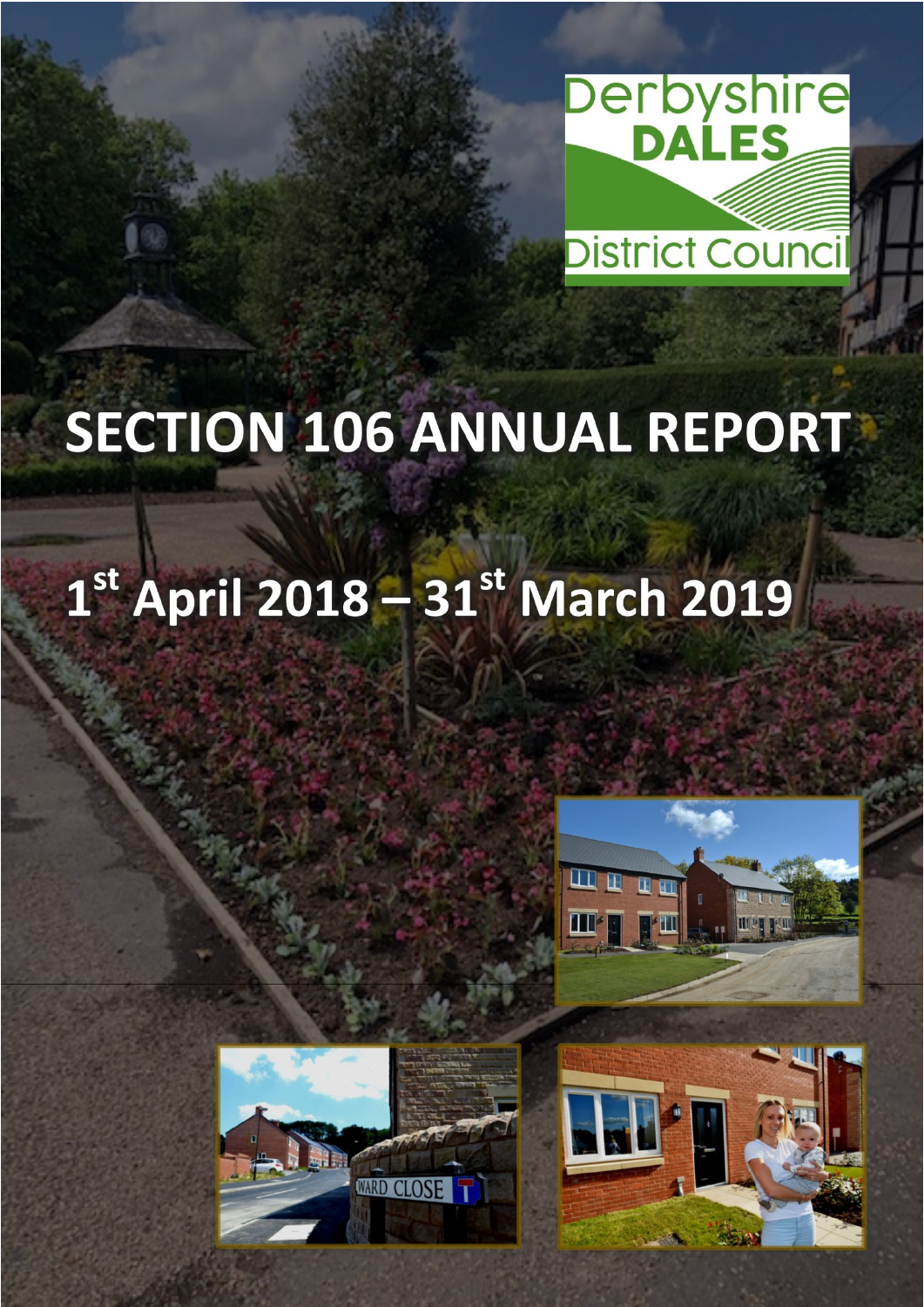## **1. Purpose of Report**

- 1.1 The purpose of this report is to provide an update on financial contributions and obligations made in respect of and requested by the Council via Section 106 agreements in the financial year dating from the 1<sup>st</sup> April 2018 to the 31st March 2019.
- 1.2 The report will focus on the following areas:
	- Sums held in reserves and expenditure as at 31<sup>st</sup> March 2019;
	- Contributions received in the last financial year (2018/19);
	- Sums committed to future projects.

# **2***.* **Background**

- 2.1 Section 106 (S106) Agreements are private legal agreements between Local Authorities and developers made pursuant to that section of the Town and Country Planning Act 1990 as modified by s.12(1) of the Planning and Compensation Act 1991. They are are private agreements made between local authorities and developers and can be attached to a planning permission to make acceptable development which would otherwise be unacceptable in planning terms. The land itself, rather than the person or organisation that develops the land, is bound by a Section 106 Agreement.
- 2.2 In the financial year dating from the 1<sup>st</sup> April 2018 to the 31<sup>st</sup> March 2019 the District Council issued 13 invoices totalling **£1,947,912.53**. A schedule of invoices raised and monies received is outlined at Appendix 1.
- 2.3 As reported in the Council's s.106 Year End Report 1 April 2017 31 March 2018 there were 3 invoices which remained unpaid.

| <b>Developer</b> | <b>Site</b>              | <b>Contribution Type</b> | <b>Invoice</b><br><b>Amount</b> |
|------------------|--------------------------|--------------------------|---------------------------------|
| Barncroft        | Old Coach Road, Tansley  | Affordable Housing       | £61,575.00                      |
| Homes            |                          |                          |                                 |
| <b>Blueline</b>  | Land at Highfield House, | Affordable Housing       | £73,293.75                      |
| Homes            | <b>Hulland Ward</b>      |                          |                                 |
| Mr Granger       | War<br>Meadow<br>Farm.   | Affordable Housing       | £62,197.00                      |
|                  | Yeldersley               |                          |                                 |

2.4 At the Governance and Resources Committee 17 January 2019 approval was given for the outstanding s.106 debt owed to the District Council by Barncroft Homes Limited in the sum of £59,438.32 was written off and the decision not to pursue the respective property owners is endorsed. (Minute 298/18)

| <b>Developer</b>          | Site                    | <b>Contribution Type</b> | <b>Invoice</b><br><b>Amount</b> |
|---------------------------|-------------------------|--------------------------|---------------------------------|
| Barncroft<br><b>Homes</b> | Old Coach Road, Tansley | Affordable Housing       | £61.575.00                      |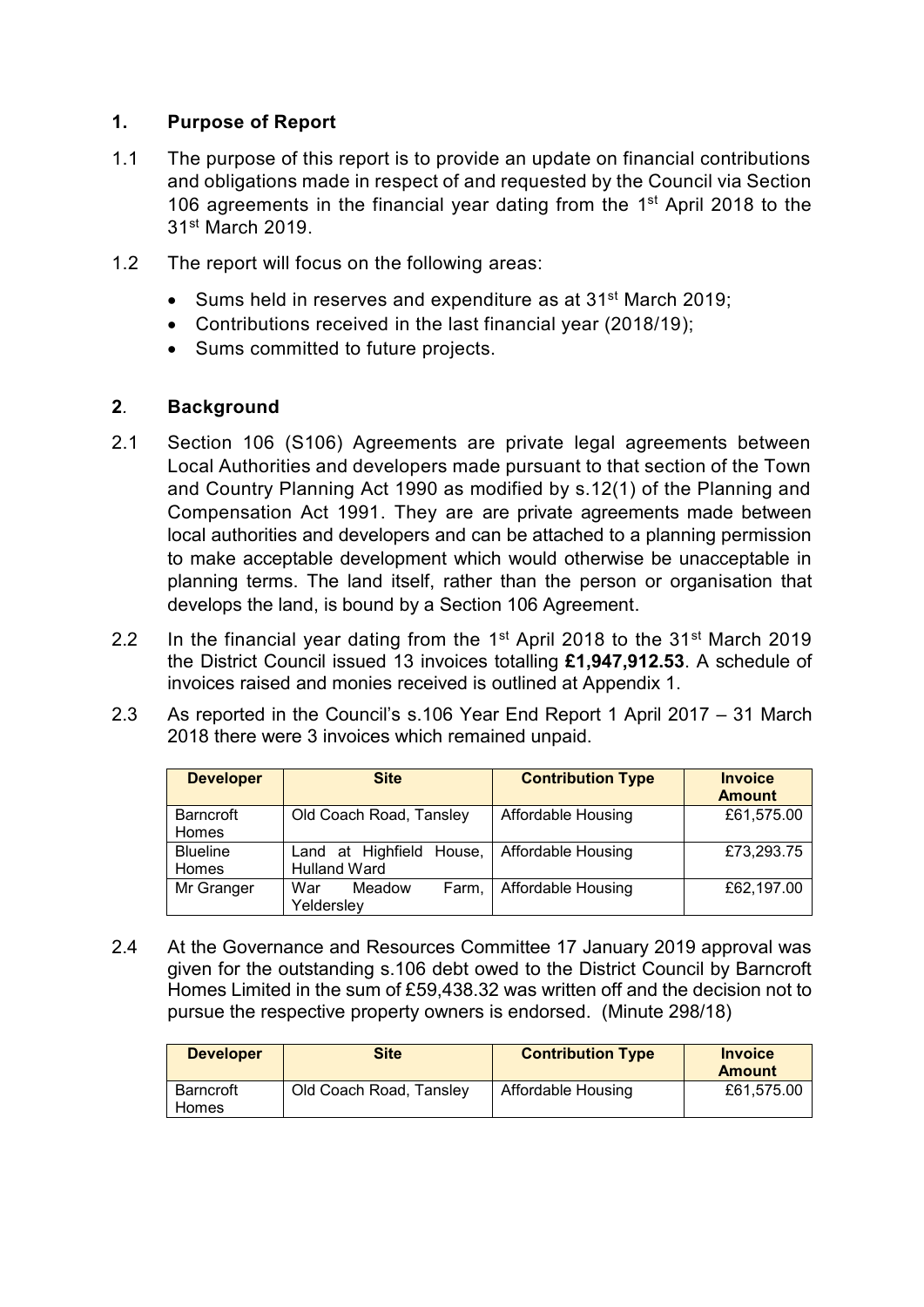2.5 In the case below, a single invoice has been raised for the total monies due and full payment has been received which satisfies the agreement in full.

| <b>Developer</b> |            | <b>Site</b>    | <b>Contribution Type</b> | <b>Invoice</b><br><b>Amount</b> | <b>Amount</b><br>Outstanding |
|------------------|------------|----------------|--------------------------|---------------------------------|------------------------------|
| <b>Blueline</b>  | at<br>Land | Highfield      | Affordable Housing       | £73,293.75                      | Nil                          |
| <b>Homes</b>     | House.     | <b>Hulland</b> |                          |                                 |                              |
|                  | Ward       |                |                          |                                 |                              |

2.6 At the time of writing, there is one s.106 agreements where the financial contributions are technically due but are yet to be fully discharged. The details of which are outlined below:

| <b>Developer</b> |                   | Site   |       | <b>Contribution Type</b>  | <b>Invoice</b><br><b>Amount</b> |
|------------------|-------------------|--------|-------|---------------------------|---------------------------------|
| Mr Granger       | War<br>Yelderslev | Meadow | Farm. | <b>Affordable Housing</b> | £62,197.00                      |

The s.106 agreement for this development required payment within a fixed timescale from the date of grant of planning permission. However, the development scheme has not yet progressed to implementation and therefore, no new residential unit has been created. Whilst it is anticipated that the scheme will progress to full implementation, the s.106 agreement will be subject to an application to modify the original terms in order to require payment of the financial contribution upon completion of the development.

- 2.7 With the exception of the case outlined above, all monies due have been received and there are no other s.106 agreements where payments are due yet remain outstanding.
- 2.8 Once an invoice is issued the recipient has 14 days to make payment. If no payment is received within this time a reminder is sent. The recipient then has a further 14 days to make payment before a Final Notice demanding immediate payment is issued.

#### **3. Sums Held in Reserve**

- 3.1 The opening balance at 1 st April 2018 was **£2,053,301.76**.
- 3.2 The closing balance at 31st March 2019 was **£3,501,052.45**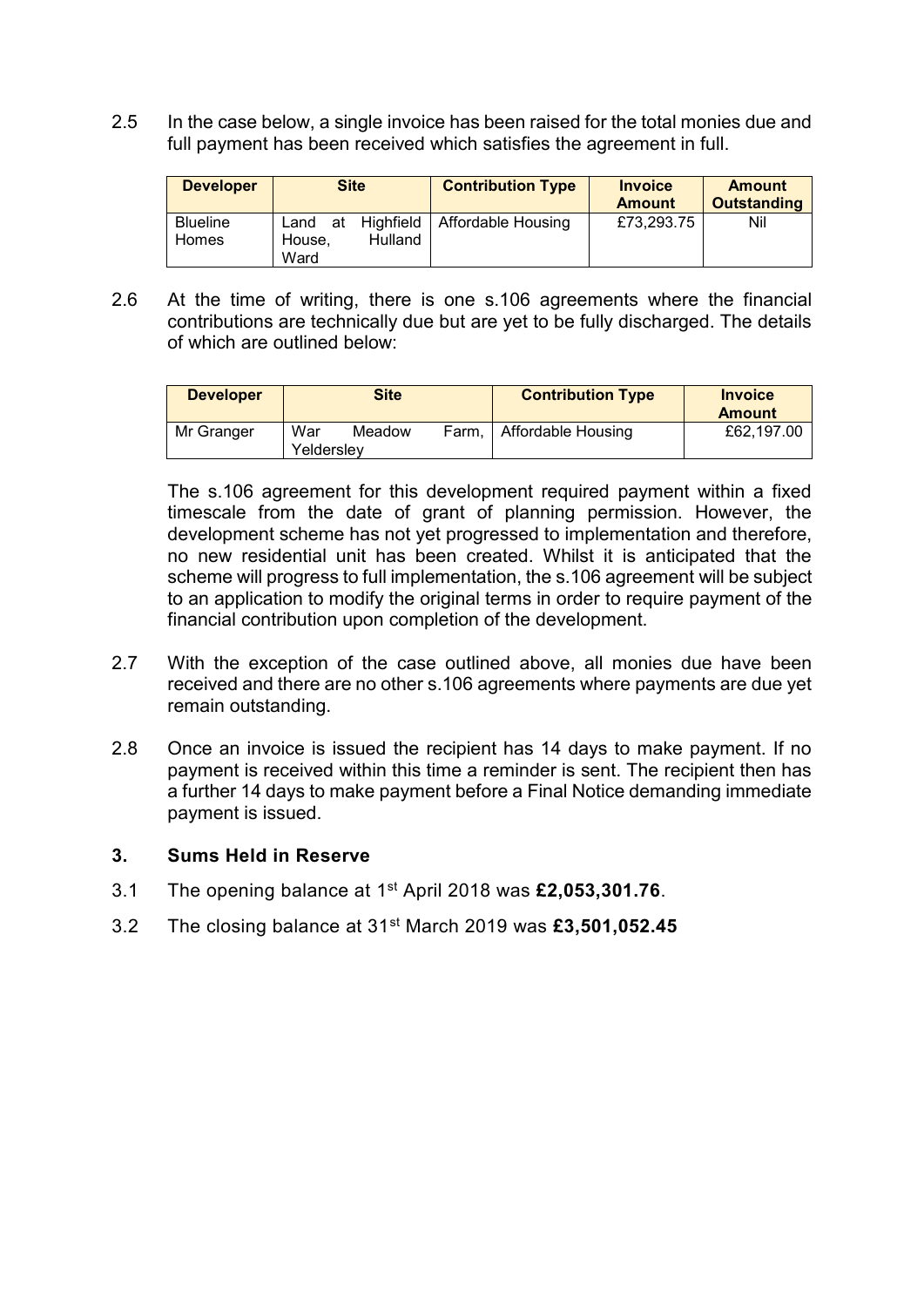### **4. Contributions Received**

4.1 In the period 1<sup>st</sup> April 2018 to the 31<sup>st</sup> March 2019 financial contributions were received totalling **£1,998,898.69.** These contributions relate to historic s.106 agreements which have concluded in (see Appendix 1 for full details):

| <b>Contribution Type</b>          | <b>Amount Received</b> |
|-----------------------------------|------------------------|
| <b>Affordable Housing</b>         | £1,933,116.08          |
| Parks and Open Spaces             | £36,159.01             |
| Healthcare                        | £29,623.60             |
| Education (none due at this time) | £C                     |
| Highways (none due at this time)  | £0                     |
|                                   | £1,998,898.69          |

#### **5**. **Expenditure**

5.1 From 1<sup>st</sup> April 2018 to the 31<sup>st</sup> March 2019 expenditure on capital schemes from s.106 reserves totalled £413,000.00;

| <b>Site</b>                   | <b>Expenditure Type</b> | Amount      |
|-------------------------------|-------------------------|-------------|
| Matlock                       | Affordable Housing      | £120,000.00 |
| Brailsford, Luke Lane Phase 2 | Affordable Housing      | £68,000     |
| Matlock, Bentley Bridge       | Affordable Housing      | £225,000    |
|                               |                         | £413,000.00 |

5.2 From 1st April 2018 to the 31st March 2019 revenue expenditure from s.106 reserves totalled £108,524.40;

|                                       | <b>Amount</b> |
|---------------------------------------|---------------|
| NOW (New Opportunities Wirksworth)    | £3984.40      |
| for use improving facilities at Fanny |               |
| Shaw's Playing Fields                 |               |
| Parks and Open Spaces (maintenance    | £104,540.00   |
| costs drawn down in accordance with   |               |
| agreements)                           |               |
|                                       | £108,524.40   |

- 5.3 Additionally, healthcare contributions totalling **£29,623.60** were transferred to South Derbyshire Clinical Commissioning Group (CCG) for the CCG to utilise against capital projects which serve the Derbyshire Dales.
- 5.4 Total expenditure for the financial year 1st April 2018 to the 31st March 2019 was therefore **£551,148.00**.

#### **6. Sums Committed to Future Projects**

| <b>Financial</b><br>Year | <b>Expenditure Type</b> | <b>Committed in Capital Programme</b> |
|--------------------------|-------------------------|---------------------------------------|
| 2019/20                  | Affordable Housing      | £427,500.00                           |
| 2019/20                  | Parks and Open Spaces   | £4,033.30                             |
|                          |                         | £431,533.30                           |